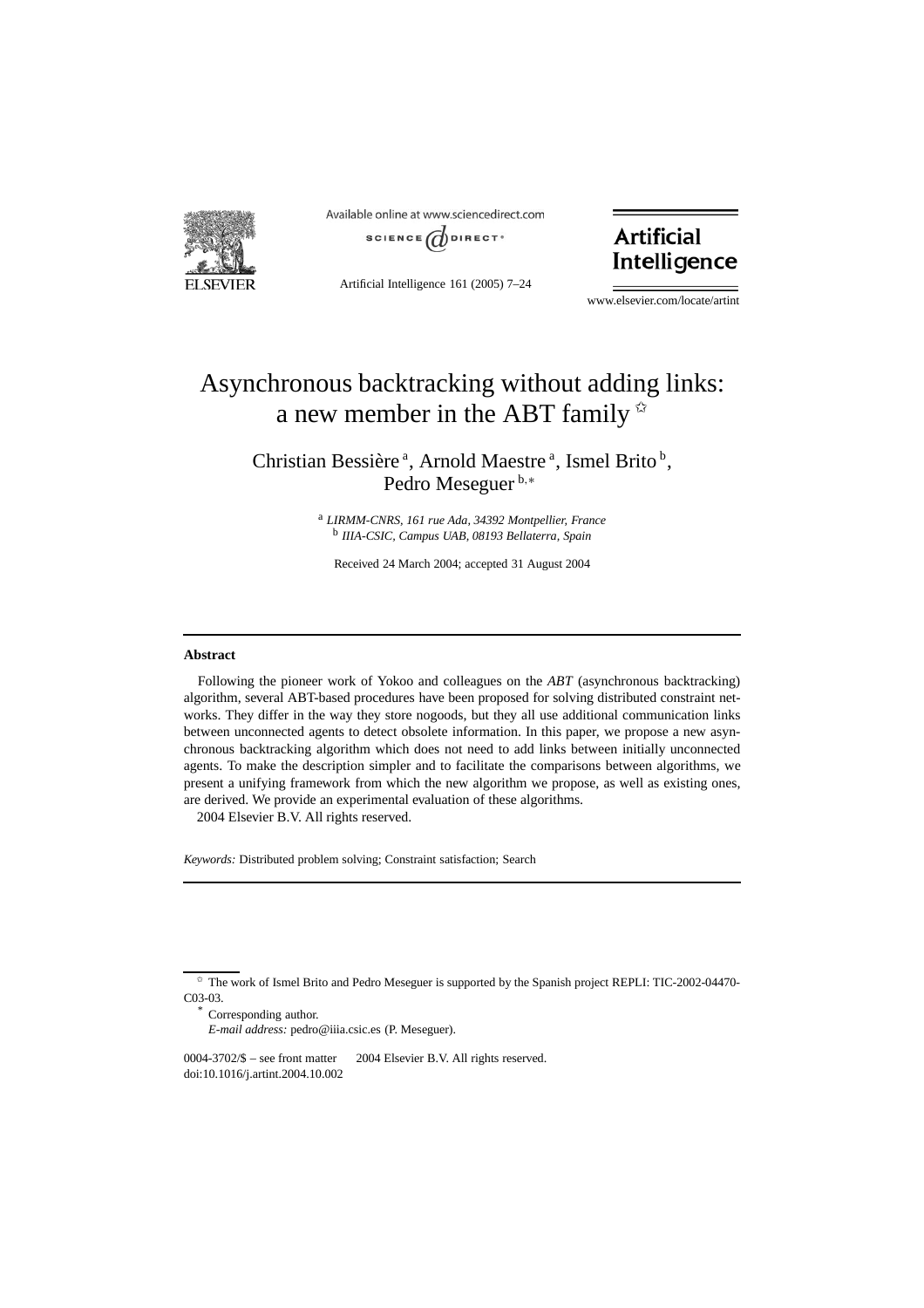# **1. Introduction**

In the last years, the AI community has shown an increasing interest in distributed problem solving using the agents paradigm. In particular, several works have considered constraint satisfaction in a distributed form. They are motivated by naturally distributed constraint problems, for which it is not convenient to gather the whole problem knowledge into a single agent, and to solve it using centralized algorithms. The cost of collecting all information into a single agent could be taxing. Besides, gathering all information into a single agent could be undesirable for security or privacy reasons.

Considering complete algorithms for distributed constraint satisfaction, we mention the pioneer work of Yokoo and colleagues, who proposed the asynchronous backtracking algorithm (*ABT*) [15,16]. *ABT* assumes a *variable-based* model, where each variable belongs to one agent and constraints are shared between agents. *ABT* requires a total agent ordering. When a dead-end is detected, it may require to add communication links between previously unconnected agents. Nogoods are exchanged among connected agents, and stored. Several extensions were proposed, as its adaptation to dynamic agent re-ordering [12] or consistency maintenance [11]. The distributed backtracking algorithm (*DIBT*) [6] performs graph-based backjumping without nogood storage. However, *DIBT* is not complete in its original form [1,14]. A different approach is the asynchronous aggregation search algorithm (*AAS*) [10], that assumes a *constraint-based* model where each constraint belongs to one agent.

In this paper, we propose  $ABT_{not}$ , a new ABT-based algorithm that does not require to add communication links between initially unconnected agents. We first present  $ABT_{kernel}$ , a simple procedure that contains the basic features of an asynchronous backtracking algorithm for variable-based distributed constraint satisfaction. We show that *ABT<sub>kernel</sub>* is sound but may not terminate, and we identify the condition that has to be accomplished to obtain a complete procedure. Depending on the way this condition is implemented, we obtain already known algorithms (such as Yokoo's *ABT* or a correct version of *DIBT*), or new ones.<sup>1</sup> Among them, we emphasize on  $ABT_{not}$ , a new algorithm that behaves like *ABT* without requiring to add new communication links. This algorithm could be useful for applications where agents are not permitted to establish new communication links (due to a security policy of the site, for instance). In addition, the algorithmic analysis of ABT<sub>kernel</sub> allows us to understand better the behavior of asynchronous search, clarifying the similarities and differences among ABT-based algorithms. We provide an experimental evaluation of these algorithms, using random problems and distributed meeting scheduling problems.

The rest of the paper is organized as follows. Section 2 contains some basic definitions and a description the asynchronous backtracking algorithm. In Section 3, we introduce *ABT<sub>kernel</sub>* and provide the condition to achieve completeness. In Section 4, we implement this condition in several ways, deriving some already known algorithms and new ones like *ABTnot*. Section 5 contains the experimental evaluation. Finally, Section 6 contains some conclusions of this work.

<sup>&</sup>lt;sup>1</sup> A comprehensive description of the different algorithms derived from  $ABT_{kemel}$  is presented in [2].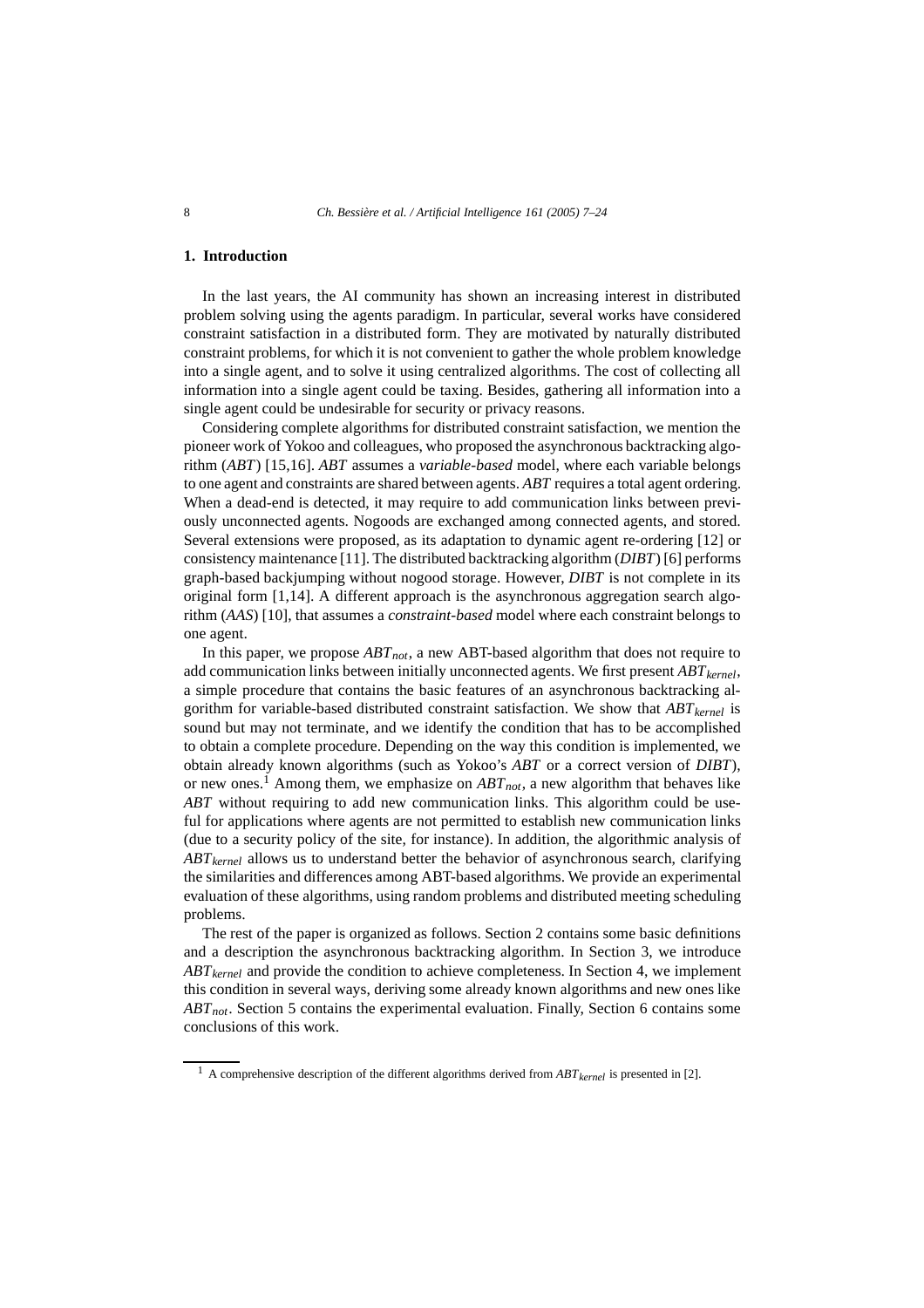## **2. Preliminaries**

Classically, constraint satisfaction problems (CSPs) have been defined for a centralized architecture. A constraint network is defined by a triple  $(X, \mathcal{D}, \mathcal{C})$ , where  $\mathcal{X} = \{x_1, \ldots, x_n\}$ is a set of *n* variables,  $\mathcal{D} = \{D(x_1), \ldots, D(x_n)\}\$ is the set of their respective finite domains, and  $\mathcal C$  is a set of constraints specifying the acceptable value combinations for variables. The CSP involves finding values for the variables that satisfy all the constraints. We consider constraints involving two variables only, namely binary constraints. A constraint between  $x_i$  and  $x_j$  is denoted by  $c_{ij}$ .

A distributed CSP (DisCSP) is a CSP where the variables, domains and constraints of the underlying network are distributed among agents. A finite variable-based distributed constraint network is defined by a 5-tuple  $(X, D, C, A, \varphi)$ , where X, D and C are as before.  $\mathcal{A} = \{1, \ldots, p\}$  is a set of p agents, and  $\varphi : \mathcal{X} \to \mathcal{A}$  is a function that maps each variable to its agent. Each variable belongs to one agent. The distribution of variables divides  $\mathcal C$ in two disjoint subsets,  $C_{intra} = \{c_{ij} | \varphi(x_i) = \varphi(x_i)\}$ , and  $C_{inter} = \{c_{ij} | \varphi(x_i) \neq \varphi(x_i)\}$ , called intra-agent and inter-agent constraint sets, respectively. An intra-agent constraint *cij* is known by the agent owner of  $x_i$  and  $x_j$ , and it is unknown by other agents. Usually, it is considered that an inter-agent constraint  $c_{ij}$  is known by the agents  $\varphi(x_i)$  and  $\varphi(x_j)$  [6,16]. As in the centralized case, a solution of a DisCSP is an assignment of values to variables satisfying every constraint. DisCSPs are solved by the collective action of agents A, each holding a process of distributed constraint satisfaction.

Agents communicate by sending messages. It is assumed that the delay in delivering a message is finite but random. For a given pair of agents, messages are delivered in the order they were sent. For simplicity, in the rest of the paper we assume that each agent owns exactly one variable. We identify the agent number with its variable index ( $\forall x_i \in$  $X, \varphi(x_i) = i$ ). From this assumption, all constraints are inter-agent constraints, so  $\mathcal{C}_{inter}$  $C$  and  $C_{intra} = \emptyset$ .

Asynchronous backtracking (*ABT*) [15,16] was a pioneer algorithm to solve DisCSP, its first version dating from 1992. *ABT* is executed autonomously and asynchronously by each agent in the network. Each agent takes its own decisions, informs other agents about them, and no agent has to wait for decisions of others. It computes a global consistent solution (or detects that no solution exists) in finite time; its correctness and completeness have been proven.

*ABT* requires constraints to be directed. A constraint causes a directed link between the two constrained agents: the value-sending agent, from which the link departs, and the constraint-evaluating agent, to which the link arrives. To make the network cycle-free there is a total order among agents, which is followed by the directed links.

Each agent keeps its own agent view and nogood store. Considering a generic agent *self* , the agent view of *self* is the set of values that it believes to be assigned to agents connected to *self* by incoming links. The nogood store keeps nogoods as justifications of inconsistent values. Agents exchange assignments and nogoods. When *self* makes an assignment, it informs those agents connected to it by outgoing links. *self* always accepts new assignments, updating its agent view accordingly. When *self* receives a nogood, it is accepted if it is consistent with *self* 's agent view, otherwise it is discarded as obsolete. An accepted nogood is added to *self*'s nogood store to justify the deletion of the value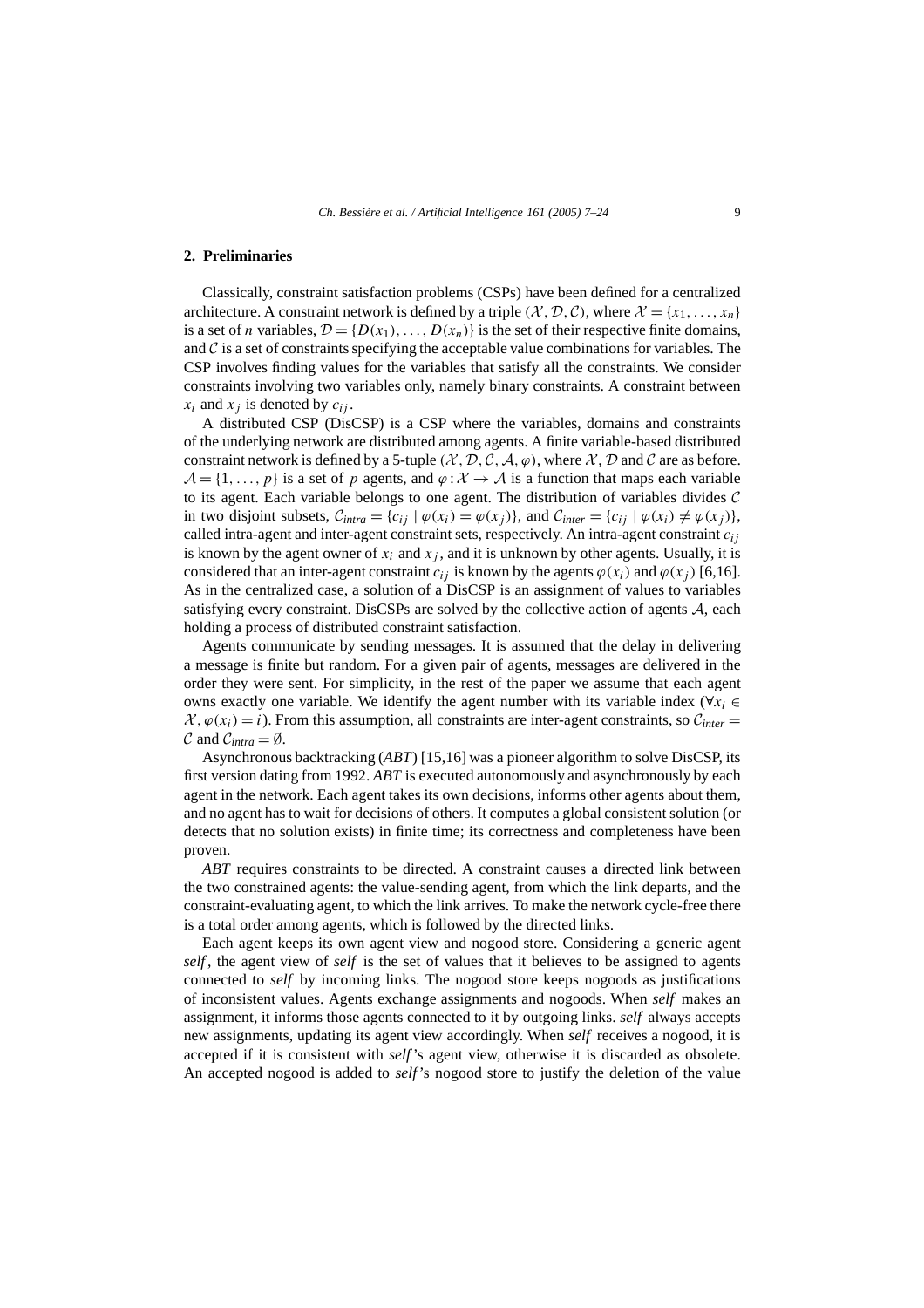it targets. When *self* cannot take any value consistent with its agent view, because of the original constraints or because of the received nogoods, new nogoods are generated as inconsistent subsets of the agent view, and are sent to the closest agent involved, causing backtracking. If *self* receives a nogood mentioning another agent not connected with it, *self* requires to add a link from that agent to *self* . From this point on, a link from the other agent to *self* will exist. The process terminates when achieving quiescence, meaning that a solution has been found, or when the empty nogood is generated, meaning that the problem is unsolvable.

# **3. The unifying kernel**

In the following we describe *ABT*<sub>kernel</sub>, a generic algorithm for variable-based DisCSPs. This algorithm is sound but it may fail termination. We identify the condition to assure termination.

# *3.1. The ABTkernel algorithm*

The *ABT<sub>kernel</sub>* algorithm requires, like *ABT*, that constraints are directed—from the value-sending agent to the constraint-evaluating agent—forming a directed acyclic graph. Agents are ordered statically in agreement with constraint orientation. Agent *i* has higher priority than agent *j* if *i* appears before *j* in the total ordering. Considering a generic agent *self* , *Γ* <sup>−</sup>*(self)* is the set of agents constrained with *self* appearing above it in the ordering. Conversely, *Γ* <sup>+</sup>*(self)* is the set of agents constrained with *self* appearing below it in the ordering.

A *directed nogood* for value *c* of variable  $x_k$  is  $x_i = a \land x_j = b \land ... \Rightarrow x_k \neq c$ , meaning that the assignment of *c* to  $x_k$  is inconsistent with the assignments of *a*, *b*,... to  $x_i$ ,  $x_j$ ,... This nogood is a justification of  $c$  removal, as long as values  $a, b, \ldots$  are assigned to variables  $x_i, x_j, \ldots$  Its left-hand (lhs) and right-hand sides (rhs) are defined from the position of ⇒. Nogoods can have been received from lower priority agents, or derived from constraints with higher priority agents.  $ABT_{\text{kernel}}$  takes the following options on nogoods:

- 1. *One nogood per removed value*. Each agent keeps only one nogood per removed value. This option, also taken in some version of *ABT*, assures a polynomial space complexity.
- 2. *Nogood resolution*. When every value of a variable  $x_k$  is ruled out a nogood, these nogoods are resolved computing a new nogood *newNogood* as follows. Let *xj* be the closest variable (in the total order) to  $x_k$  in the left-hand side of the nogoods, with value *b*. lhs(*newNogood*) is the conjunction of the left-hand sides of all nogoods for values of  $x_k$  removing  $x_j$ . rhs(*newNogood*) is  $x_j \neq b$ . *newNogood* is sent to  $x_j$ . Agent *k* removes from its nogood store nogoods with  $x_j$  in their left-hand side.

Each agent keeps its agent view and a nogood store, which must be consistent. The agent view of *self* is the set of values it believes are assigned to *Γ* <sup>−</sup>*(self)* agents. Agents exchange assignments and nogoods until a solution is found or inconsistency is detected.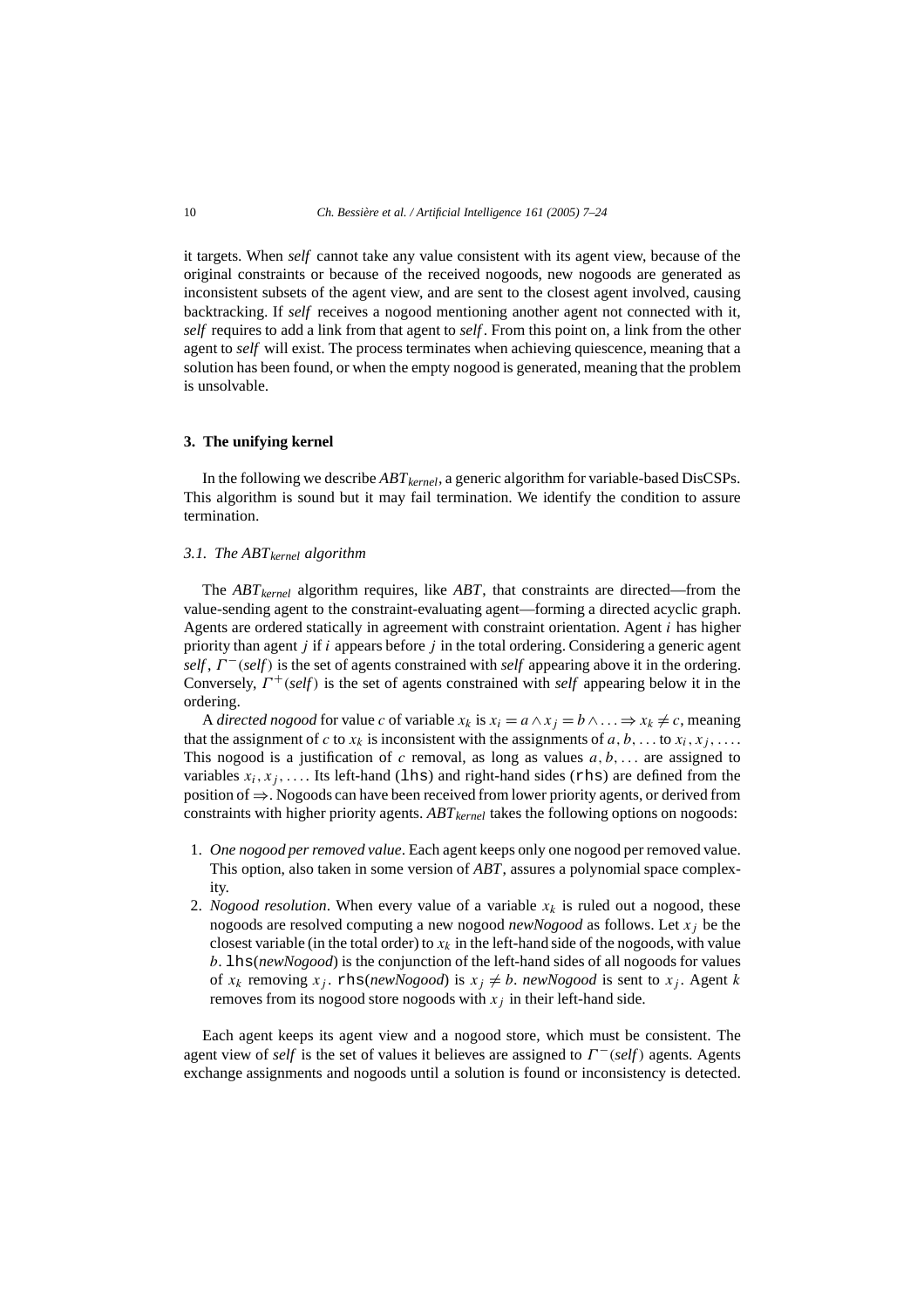A message *msg* can be of the following types (*sender* is the sending agent and *self* is the receiver):

- *Info*: it informs *self* that *sender* has done a new assignment *msg.Assig*.
- *Back*: it informs *self* that *sender* has found a nogood *msg.Nogood* as a cause of inconsistency requiring *self* not to take rhs(*msg.Nogood*).
- *Stop*: it informs *self* that no solution exists and causes it to stop.

*ABTkernel* appears in Fig. 1. In the main procedure ABT*kernel*, each agent selects a value and informs other agents (CheckAgentView call, line 2). Then, a loop receives and processes messages (lines 3–8).

*Info* messages are processed by ProcessInfo and they are always accepted. After receiving an *Info* message, the agent view of *self* is updated to include the new assignment, and any nogood inconsistent with the agent view is removed (Update call, line 1). Then, a consistent value for *self* is searched after the change in the agent view (CheckAgentView call, line 2). CheckAgentView checks if the current value of *self* is still consistent (line 1). If not, it tries to select a consistent value (ChooseValue call, line 2). In this process, some values of *self* may appear as inconsistent. The nogoods justifying their removal are added to the nogood store (line 3 of ChooseValue). If a new consistent value is found, this new assignment is notified to all agents in  $\Gamma^+$ (*self*) through *Info* messages (line 3). Otherwise, *self* has to backtrack (Backtrack call, line 4). Backtrack generates a new nogood by the resolution of existing nogoods for the values of *self* (line 1). If the new nogood is empty, a *Stop* message is sent to the agent *system* and the process stops (lines 2–3). Otherwise, the new nogood is sent in a *Back* message to the agent appearing in its rhs (line 5). The value of this agent is deleted from the agent view (Update call, line 6), and a new consistent value is selected (CheckAgentView call, line 7).

*Back* messages are processed by ResolveConflict. A *Back* message coming from *sender* is accepted if its nogood has the same assignments as  $\Gamma^{-}(self) \cup \{self\}$  (line 1). In this case, the assignments in the nogood for variables not directly related with *self* are taken to update the agent view (Update call, line 2). The nogood is stored, acting as justification for removing the current value of *self* (line 3). A new consistent value for *self* is searched (CheckAgentView call, line 4). If the message is not accepted, it is obsolete. Then, if the value of *self* was correct in the received nogood, *self* resends its value to *sender* by an *Info* message (line 5), because *sender* has forgotten *self* value when sending the *Back* message (line 6 of Backtrack). If not, *self* does nothing because there is an *Info* message travelling from *self* towards *sender* that has not arrived yet.

A *Stop* message means that the empty nogood has been derived, so the problem has no solution and the process has to stop.

Eventually, the system can stabilize in a state where each agent has a value and no constraint is violated. This state is a global solution and the network has reached *quiescence*, meaning that no message is travelling through it. Such a state can be detected using specialized snapshot algorithms [3]. If no solution exists, the empty nogood will be generated.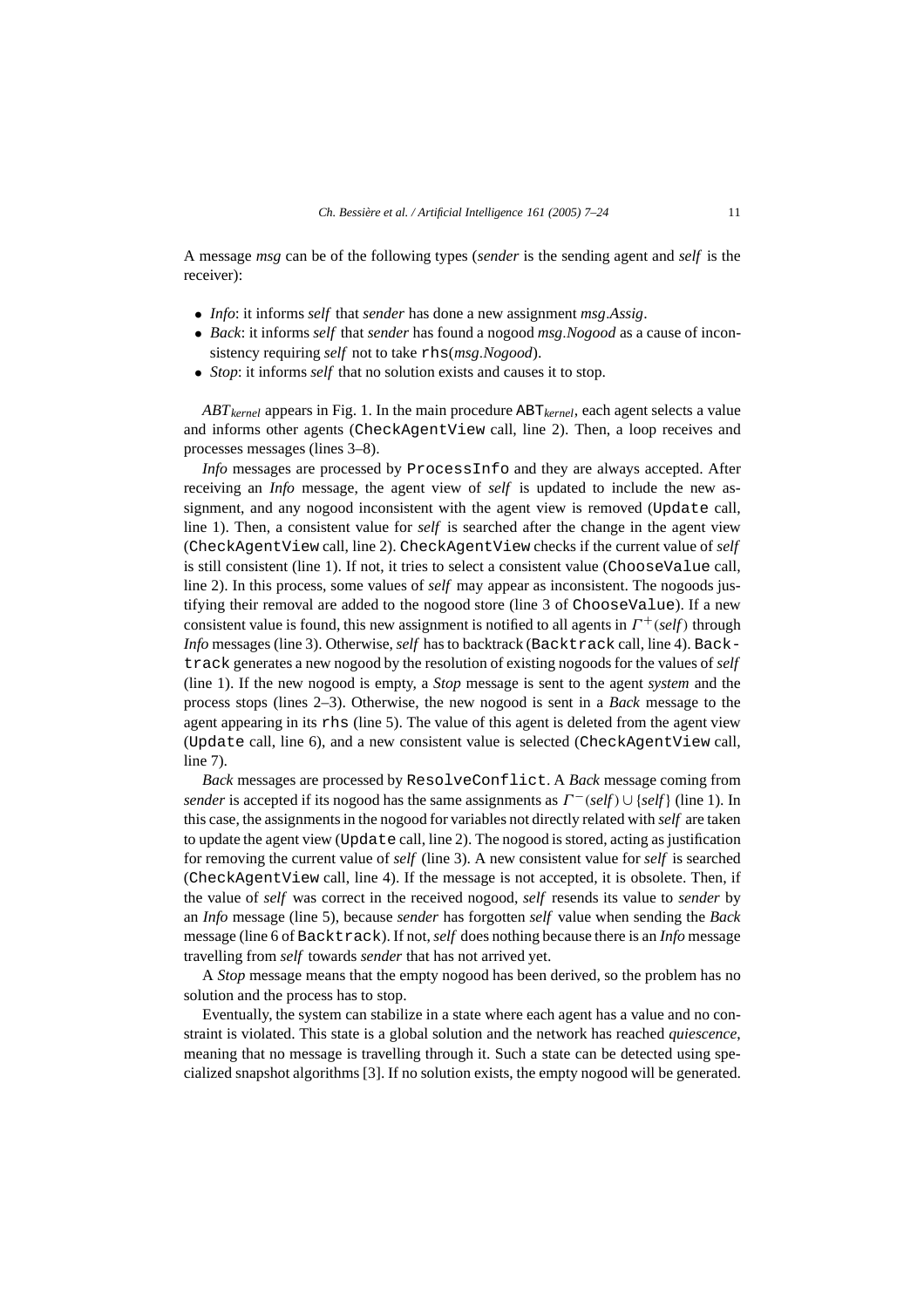```
procedure ABTkernel()
```

```
1 myValue \leftarrow empty; end \leftarrow false;
```

```
2 CheckAgentView();
```
**while** (¬*end*) **do**

```
4 msg \leftarrow \text{getMsg}();
```

```
5 switch(msg.type)
```
*Info* : ProcessInfo(*msg*);

- *Back* : ResolveConflict(*msg*);
- 8 *Stop* : *end*  $\leftarrow$  true;

## **procedure** CheckAgentView(msg)

**if** ¬consistent(*myValue,myAgentView*) **then**

- 2  $myValue \leftarrow \text{ChooseValue}$ ();
- 3 **if**  $(myValue)$  **then for each**  $child \in \Gamma^+(self)$  **do** sendMsg:*Info* $(child, myValue)$ ;
- **else** Backtrack();

## **procedure** ProcessInfo(*msg*)

Update(*myAgentView,msg.Assig*);

CheckAgentView();

## **procedure** ResolveConflict(*msg*)

**if** Coherent(*msg.Nogood, Γ* <sup>−</sup>*(self)* ∪ {*self*}) **then**

- **for each** *assig* ∈ lhs*(msg.Nogood)* \ *Γ* <sup>−</sup>*(self)* **do** Update(*myAgentView, assig*);
- add(*msg.Nogood,myNogoodStore*); *myValue* ← empty;
- CheckAgentView();
- 5 **else if**  $msg$ *.sender*  $\in \Gamma^+(self) \land \text{Coherent}(msg\textit{.}Nogood, self)$  then SendMsg:*Info(msg.sender,myValue)*;

#### **procedure** Backtrack()

*newNogood* ← solve(*myNogoodStore*);

**if** (*newNogood* = empty) **then** 

*end* ← true; sendMsg:*Stop(system)*;

**else**

- sendMsg:*Back(newNogood)*;
- Update(*myAgentView*,rhs*(newNogood)* ← unknown);
- CheckAgentView();

**function** ChooseValue()

1 **for each**  $v \in D(\text{self})$  not eliminated by  $\text{myNogoodStore}$  **do** 

**if** consistent(*v,myAgentView*) **then return** (*v*);

3 **else**  $\text{add}(x_i = val_i \Rightarrow \text{self} \neq v, \text{myNogoodStore})$ ; /\*v is inconsistent with  $x_i$ 's value \*/ **return** (empty);

**procedure** Update(*myAgentView, newAssig*)

```
1 add(newAssig,myAgentView);
```

```
2 for each ng ∈ myNogoodStore do
```
**if** ¬Coherent(lhs*(ng),myAgentView*) **then** remove(*ng,myNogoodStore*);

**function** Coherent(*nogood, agents*)

**for each** *var* ∈ *nogood* ∪ *agents* **do**

2 **if**  $nogood[var] \neq myAgentView[var]$  **then return** false;

```
3 return true;
```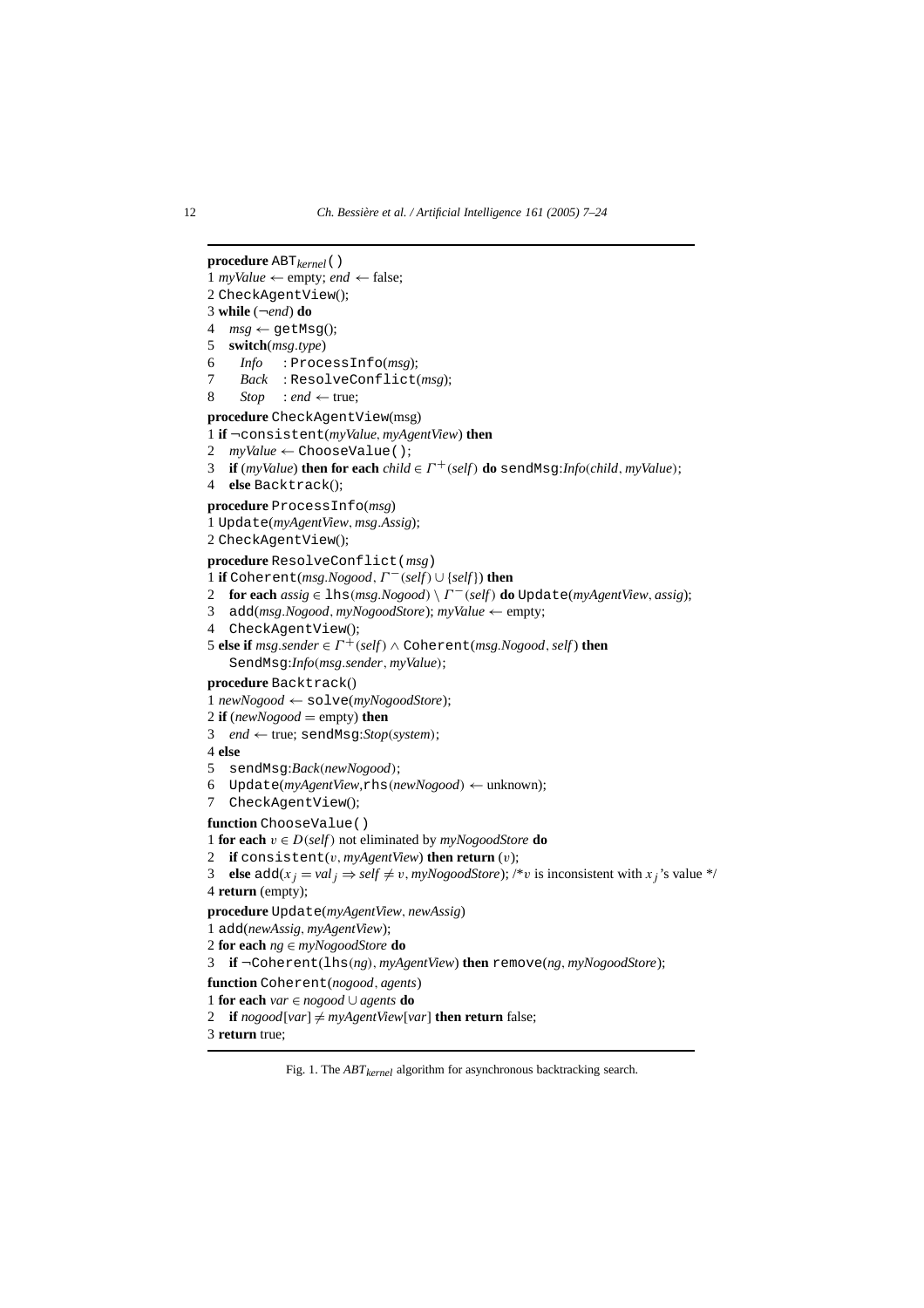#### *3.2. Formal properties*

*ABTkernel* has the following formal properties.

#### **Proposition 1.** *ABTkernel is sound.*

**Proof.** If a solution is claimed, we have to prove that all agents satisfy their constraints. Let us assume quiescence in the network. If the current assignments are not a solution, there exists at least one violated constraint, i.e., an agent still unsatisfied with its current assignment. In this case, at least one message has been sent from the unsatisfied agent to the nearest culprit. This message is either not obsolete, in which case the recipient will change its value and break our quiescence assumption by sending a message, or obsolete, which means that some other message has not yet reached its destination and again breaks our assumption.  $\square$ 

#### **Proposition 2.** *ABT*<sub>kernel</sub> *cannot infer inconsistency if a solution exists.*

**Proof.** Every nogood resulting from an *Info* message is redundant with regard to the DisCSP to solve. Since all additional nogoods are generated by logical inference when a domain wipe-out occurs, the empty nogood cannot be inferred if the network is satisfiable $\Box$ 

In spite of these good properties,  $ABT_{kernel}$  may fail to terminate. The problem lies in the obsolescence of nogoods. The way nogoods are generated guarantees that every variable appearing in the nogood is above *self* in the ordering. But nothing ensures that those variables are in *Γ* <sup>−</sup>*(self)*. This leads us to the following observation.

#### Lemma 1. *ABT*<sub>kernel</sub> may store obsolete information.

**Proof.** Since a nogood may contain an unrelated agent *u* above *self* in the ordering, it cannot be locally checked for obsolescence as *u* will not send its new value to *self* . Thus, an agent can end up storing indefinitely an information which is no longer updated.  $\Box$ 

Worse, the agent may use that information to prune a value. If there is a solution including this value, it will be missed. Since  $ABT_{\text{kernel}}$  cannot infer inconsistency if a solution exists, it will not terminate.

# **Lemma 2.** *Storing obsolete information, ABT<sub>kernel</sub> agents may fall into an infinite loop.*

**Proof.** Let *i* be an agent keeping a nogood about an unrelated agent *u* above *i* in the ordering, i.e.,  $x_u = a \Rightarrow x_i \neq c$ . Suppose this nogood is now obsolete since  $x_u$  changed its value, and *c* is the only value of  $x_i$  in a solution.  $x_i$  will try all other values in its domain, find them unfeasible and generate a backtrack message. When this message will reach *u*, it will be discarded as obsolete, and *i* will continue looping on the same subdomain, sending backtrack messages which are doomed to be dropped by *u*. The solution will never be detected.  $\square$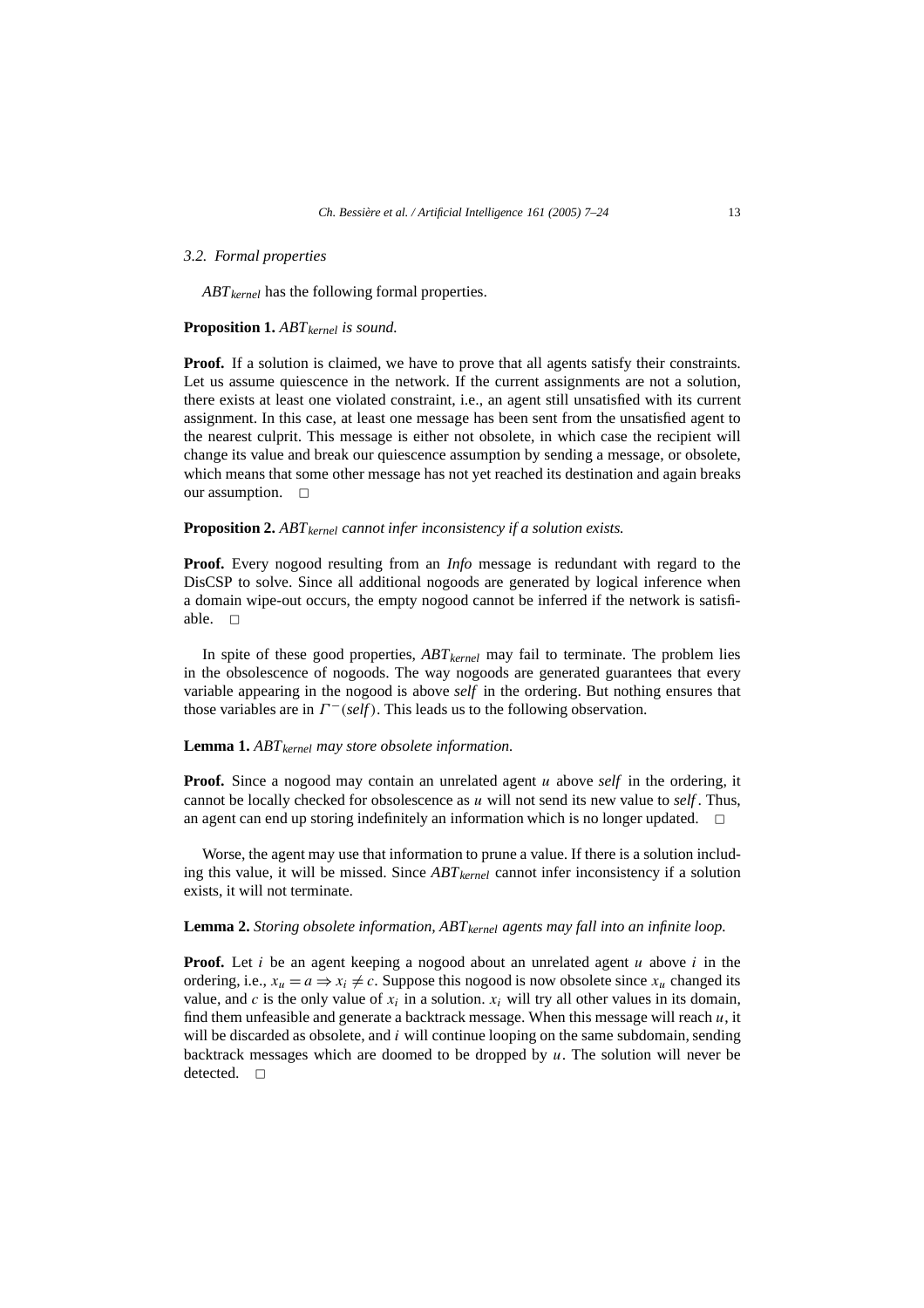#### **Proposition 3.** *ABT*<sub>kernel</sub> *may fail to terminate.*

**Proof.** The proof flows naturally from Lemmas 1 and 2.  $\Box$ 

If we eliminate obsolete information in finite time, it means that crucial values will not stay deleted forever. At least some of the backtrack messages will be processed, and will thus delete a value on some agent above *self* in the ordering.

**Lemma 3.** *The first agent in the ordering can never fall into an infinite loop.*

**Proof.** Every variable in a nogood received by *self* is above *self* in the ordering. If agent 1 receives a nogood, it has an empty left-hand side. So it will never become obsolete.  $\Box$ 

**Lemma 4.** *If the first k* − 1 *agents in the ordering are not trapped in an infinite loop and obsolete information disappears in finite time, agent k cannot fall into an infinite loop.*

**Proof.** Suppose agent *k* is looping. Since we assume that no obsolete information can last forever, some of the backtracks sent by *k* will be seen as relevant, and will lead to value deletions. Since no agent among  $1, \ldots, k-1$  is supposed to be in an infinite loop, they can accept only a finite number of relevant backtrack messages. Thus, they will either stabilize, in which case  $k$  will exit its so-called infinite loop as soon as the obsolete data are deleted, or generate an empty nogood, which will also stop the entire system. So, *k* is not in an infinite loop.  $\square$ 

**Proposition 4.** *Removing obsolete information in finite time, ABT<sub>kernel</sub> will terminate.* 

**Proof.** By recurrence, Lemmas 3 and 4 show that none of our agents can fall into an infinite loop. So  $ABT_{kernel}$  terminates if obsolete information is erased in finite time.  $\Box$ 

Therefore, complete algorithms based on  $ABT_{\text{kernel}}$  should be able to discard obsolete nogoods. If a nogood becomes obsolete, it may survive in the network for a limited period of time.

# **4. The ABT family**

In the following, we explore ways to remove obsolete information from  $ABT_{\text{kernel}}$  in finite time, producing several sound and complete algorithms. This allows us to rediscover already existing algorithms, like *ABT* [16] or *DIBT* [6], derived from *ABT*<sub>kernel</sub> in a clean and elegant form.

A first way to remove obsolete information is to add new communication links to allow a nogood owner to determine whether this nogood is obsolete or not. An added link from agent *i* to agent *j* can be seen as the universal constraint between  $x_i$  and  $x_j$ , permitting all value tuples. *x<sub>i</sub>* should be included in  $\Gamma^{-}(x_i)$  and  $x_j$  in  $\Gamma^{+}(x_i)$ , which implies that  $x_j$  will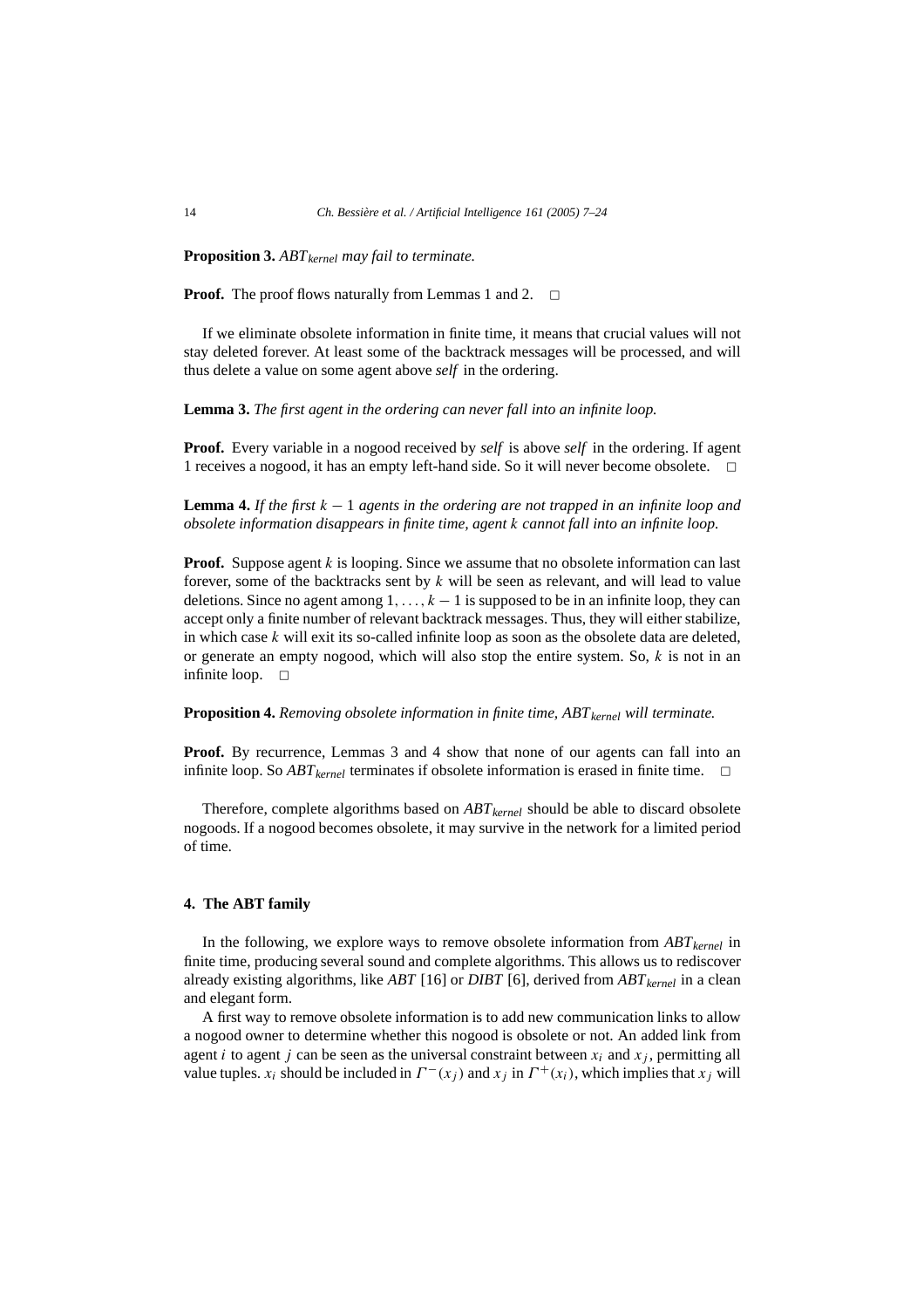be informed of the value changes of  $x_i$ . These added links were proposed in the original *ABT* algorithm [16].

A second way to remove obsolete information is to detect when a nogood could become obsolete. In that case, the hypothetically obsolete nogood and the values of unrelated agents are forgotten. These two alternative ways lead to the following four algorithms,

- *Adding links as preprocessing: ABT<sub>all</sub>*. This algorithm adds all the potentially useful new links during a preprocessing phase. New links are permanent.
- *Adding links during search: ABT*. This algorithm adds new links between agents during search. A link is requested by *self* when it receives a *Back* message containing unrelated agents above *self* in the ordering. New links are permanent.
- *Adding temporary links: ABT<sub>temp</sub>*. This algorithm adds new links between agents during search, as *ABT*. The difference is that new links are temporary. This idea has been informally proposed in [13]. A new link remains until a fixed number of messages have been exchanged through it. After that, it is removed.
- *No links: ABT<sub>not</sub>*. No new links are added between agents. To achieve completeness, this algorithm has to remove obsolete information in finite time. To do so, when an agent backtracks it forgets all nogoods that hypothetically could become obsolete.

In the following we present each of these algorithms in some detail.

## *4.1. ABTall: adding links as preprocessing*

In a preprocessing phase, *ABT<sub>all</sub>* adds a permanent link between every pair of unrelated agents *i* and *j* such that  $x_j$  may receive a nogood mentioning  $x_i$  during the execution of *ABTkernel*. This is done adding exactly the same links as in the computation of the induced constraint graph from the initial ordered constraint graph [4]. These new links are computed as follows. Agents (graph nodes) are processed from last to first, along the total ordering of agents. When an agent is processed, all its parents (related agents before it in the ordering) are connected by new links if they were not connected before. These new links are directed, following the total ordering of agents. The structure of the induced graph is recorded in the sets  $\Gamma^-$  and  $\Gamma^+$  of each agent.

During the search phase,  $ABT_{all}$  behaves exactly like  $ABT_{kernel}$ , which is now a complete algorithm because each agent is directly connected with every other agent that could appear in a nogood contained in a *Back* message. Obsolete nogoods will be removed in finite time, so  $ABT_{all}$  is a sound and complete algorithm that terminates with a correct answer.

Interestingly, it is possible to modify  $ABT_{all}$  in such way that agents do not store nogoods anymore, by fixing the agent to backtrack to the closest agent in  $\Gamma^{-}$ *(self)*. A somewhat erroneous form of this algorithm was published in [6] as the *DIBT* algorithm.

#### *4.2. ABT: adding links during search*

Instead of linking all possible sources of conflict beforehand, we can wait until the conflict actually happens, and add a link at that point. The original *ABT* takes this approach.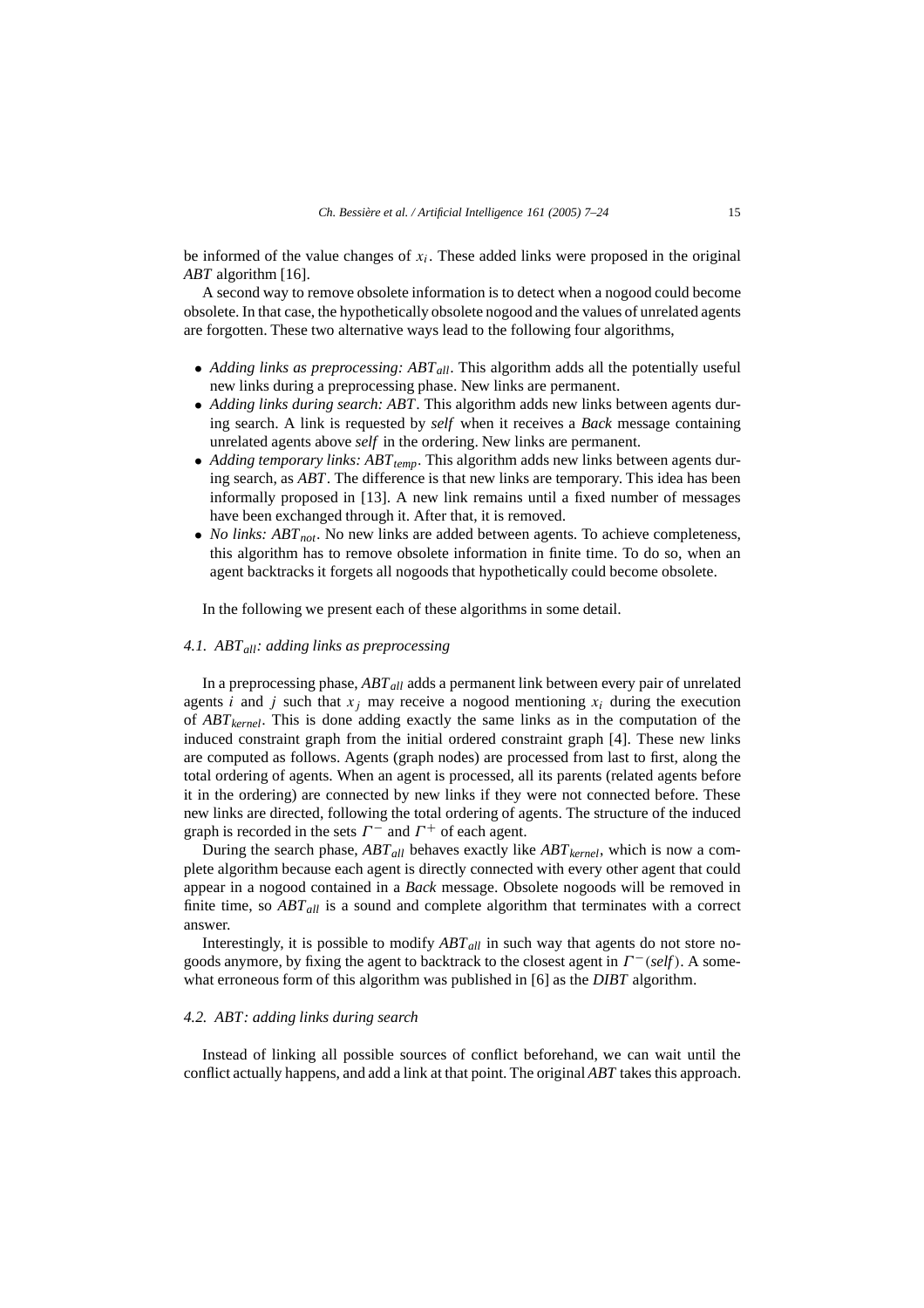*ABT* uses a fourth type of message, *AddL*, to request the addition of a new communication link. Each time an agent *j* receives information about a higher priority agent *i* previously unheard of, an *AddL* message is sent. As a result,  $x_i$  extends its  $\Gamma^+$  to include  $x_i$ , and sends its current value on the newly created link. This way, each agent storing a nogood is guaranteed to be informed whenever one of the variables in the nogood changes its value.

The *ABT* algorithm appears in Fig. 2, only for those parts that differ from  $ABT_{\text{kernel}}$ . The main procedure ABT includes the reception of the *AddL* message (line 9.1), which is processed by SetLink. When a link request arrives, the sender is included in  $\Gamma^+(self)$ (line 1) and *self* sends its value through an *Info* message (line 2). When a *Back* message is received, ResolveConflict considers if a request for a new link must be sent (CheckAddLink call, line 2.1). Also, the condition for resending *self* value to senders of obsolete *Back* messages is simplified (line 5.1). CheckAddLink checks if unrelated agents appear in the received nogood (lines 1–2). In such case, it sends a request of new link for each unrelated agent, adding it to *Γ* <sup>−</sup>*(self)* (lines 3–4). Finally, it updates its agent view taking as the value of the unrelated agent the value coming in the nogood (line 5).

```
procedure ABT()
1 myValue \leftarrow empty; end \leftarrow false;
2 CheckAgentView();
3 while (¬end) do
4 msg \leftarrow \text{getMsg}();
5 switch(msg.type)
6 Info : ProcessInfo(msg);
7 Back : ResolveConflict(msg);
8 Stop : end \leftarrow true;
9.1 AddL : SetLink(msg);
procedure ResolveConflict(msg)
1 if Coherent(msg.Nogood, Γ −(self) ∪ {self}) then
2.1 CheckAddLink(msg);
3 add(msg.Nogood,myNogoodStore); myValue ← empty;
4 CheckAgentView();
5.1 else if Coherent(msg.Nogood,self) then sendMsg:Info(msg.sender,myValue);
procedure SetLink(msg)
1 add(msg.sender, \Gamma^+(self);
2 sendMsg:Info(msg.sender,myValue);
procedure CheckAddLink(msg)
1 for each (var \in \text{Ins}(msg, Nogood))
2 if (var \notin \Gamma^{-}(self)) then
3 sendMsg:AddL(var,self);
4 add(var, Γ −(self));
```
<sup>5</sup> Update( $myAgentView$ ,  $var \leftarrow varValue$ );

Fig. 2. The *ABT* algorithm with permanent links. Only the new or modified parts with respect to *ABT<sub>kernel</sub>* in Fig. 1 are shown.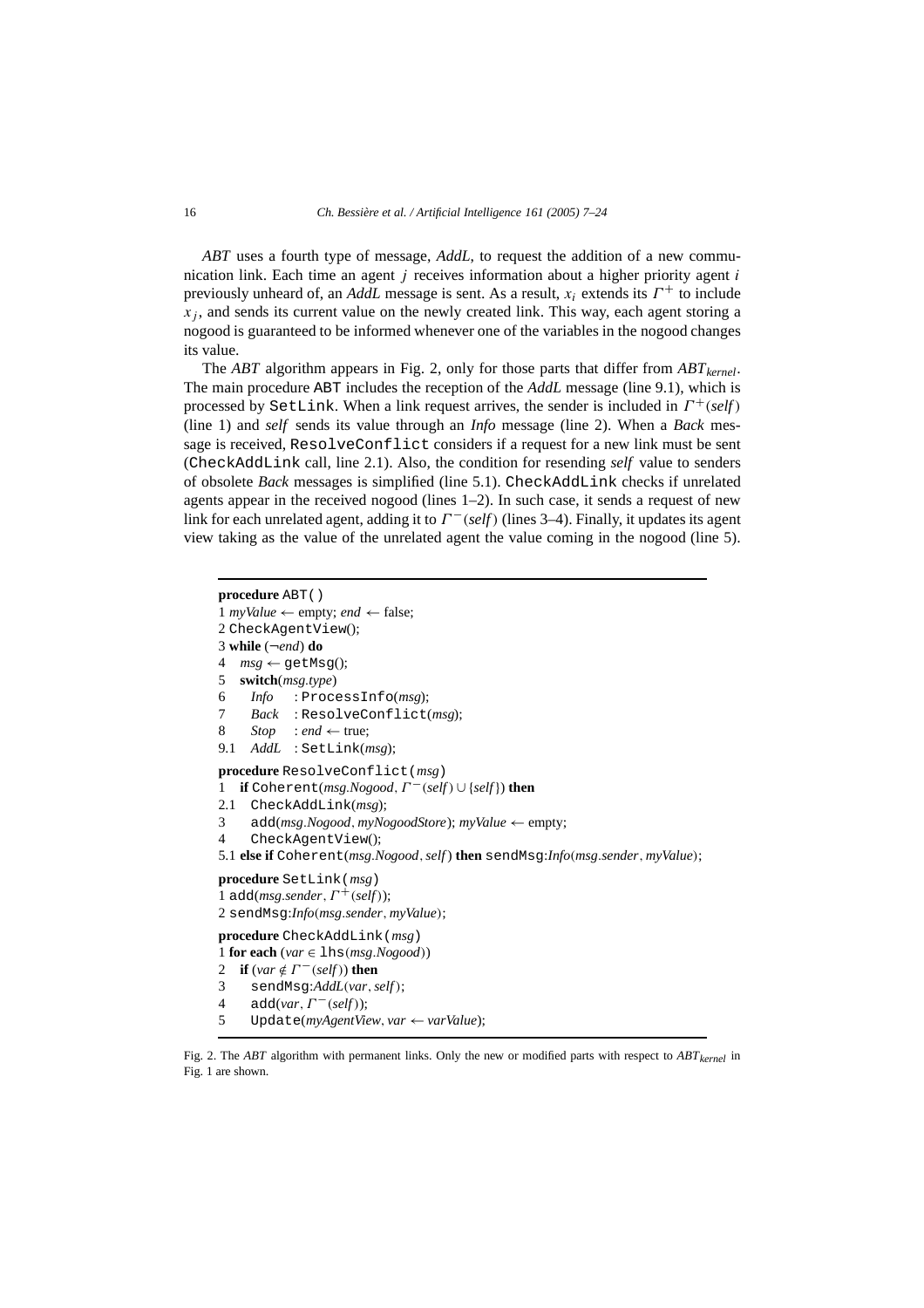This value will be confirmed or discarded later, when the link request will cause the just related agent to send its value to *self* .

#### 4.3. ABT<sub>temp</sub>: adding temporary links

Given that links added in *ABT* serve the sole purpose of informing *self* when some nogood becomes obsolete, we may add them during search on a temporary basis. In fact, as soon as *self* knows the new value for the linked agent, obsolete nogoods are discarded and no further information from that agent is needed at this time, so this additional link could be dropped. It may happen that future *Back* messages will also mention this agent, so the link will have to be established again. If this happens often, it may be more efficient to keep the link active for a number of *Info* messages, carrying the value changes of the linked agent to *self* .

This is the approach taken by  $ABT_{temp}$ . When a new link is set from agent *i* to *j*, it is maintained for a fixed number *k* of *Info* messages going from  $x_i$  to  $x_j$ . After this number of messages has been sent, the link is removed and agents *i* and *j* become disconnected. The number *k* of messages for a link is known *a priori* by both agents, so two simple counters—one in each agent—allow for an effective implementation of this technique. When reporting results the number  $k$  is essential, and then this algorithm is mentioned as  $ABT_{temp}(k)$ .

# *4.4. ABTnot: no links any more*

Instead of trying hard to be informed when an unconnected agent changes its value, *self* can study its own course of action and update its knowledge accordingly. More precisely, when all values of *self* have been removed, a new nogood is generated and sent to the nearest culprit. *self* knows that this nogood will possibly reach every variable it contains, forcing them all, in the worst case, to change their value. For those variables in  $\Gamma^{-}(self)$ , there is no need to worry, because they are bound to inform *self* . For the others, the very action of backtracking can lead to the obsolescence of any nogood inside which they appear. Hence, *self* will forget those insecure variables and nogoods upon backtracking.

There are two cases which deserve some attention. First, it may happen that a forgotten nogood does not become obsolete after all. If *self* takes the value that this nogood was removing, then *self* will necessarily receive again this nogood, rediscovered by a lower priority agent.

Second, it may happen that a nogood becomes obsolete because an unrelated, higher priority agent has changed its value and *self* has not been notified. If the value suppressed by the obsolete nogood is not mandatory to find a solution, this mistake does not compromise finding a solution. On the contrary, if that value is mandatory, *self* will be forced to try every other value in its domain before backtracking. A new nogood resolving all nogoods removing *self* values will be produced. This nogood will include the agent that had changed its value, so when sending the *Back* message, its value will be forgotten and search will be resumed.

The  $ABT_{not}$  algorithm takes this approach. This algorithm was described in [1], under the name *DisDB*. *ABT<sub>not</sub>* only differs from *ABT<sub>kernel</sub>* in the forgetting policy of nogoods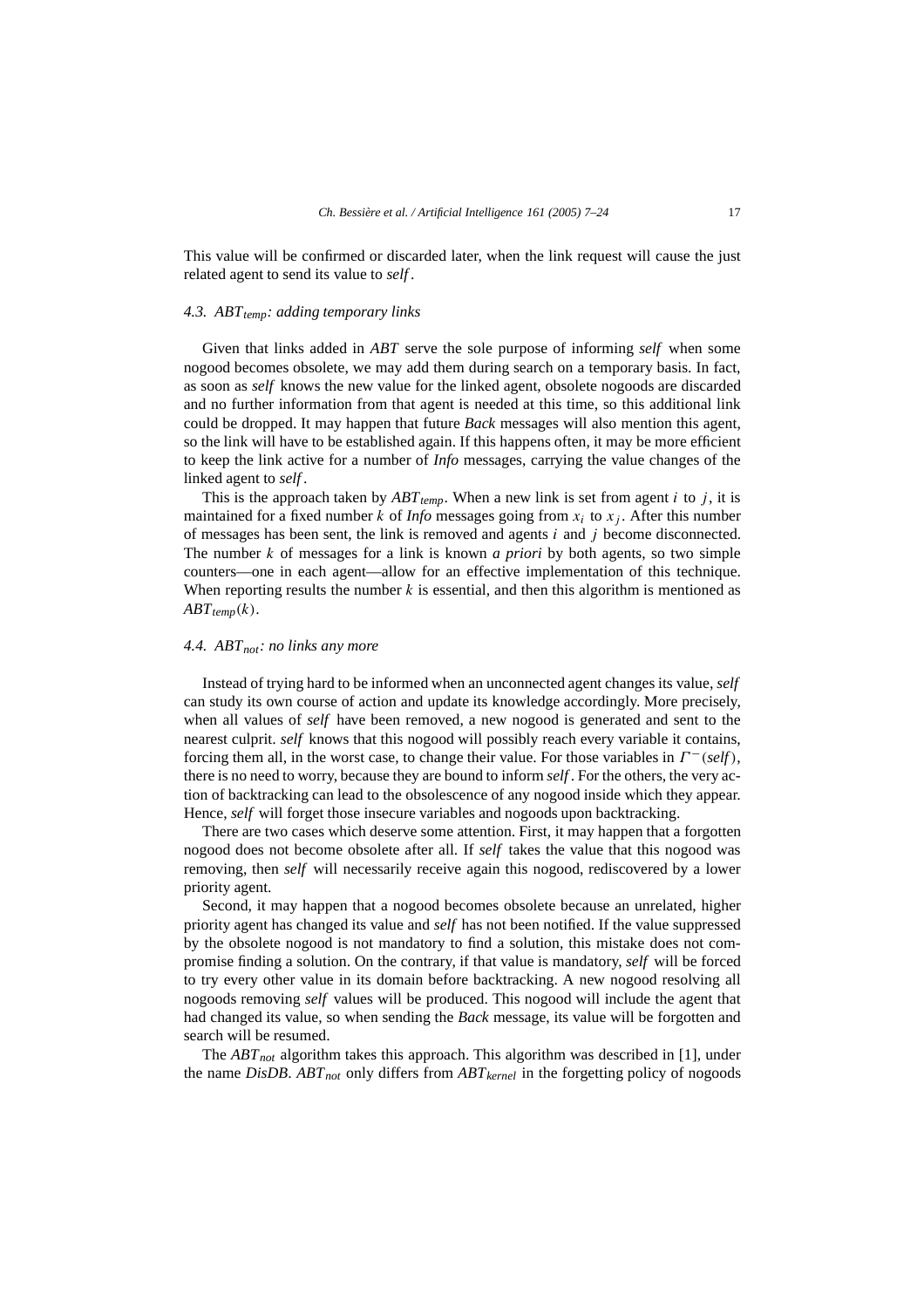**procedure** Backtrack() *newNogood* ← solve(*myNogoodStore*); **if** ( $newNogood = \text{empty}$ ) **then**  *end* ← true; sendMsg:*Stop(system)*; 4 **else** sendMsg:*Back(newNogood)*; Update(*myAgentView,*rhs*(newNogood)* ← unknown); 6.1 **for each**  $var \in \text{Ins}(newNogood) \setminus \Gamma^-(self)$  **do** Update (*myAgentView, var*  $\leftarrow$  unknown); CheckAgentView();

```
Fig. 3. The ABT<sub>not</sub> algorithm with no links. Only the new or modified parts with respect to ABT<sub>kernel</sub> in Fig. 1
are shown.
```
that could become obsolete, and this concerns the procedure Backtrack that appears in Fig. 3. This procedure computes the new nogood as the resolvent of the nogoods justifying the wipe out of *self* . If the new nogood is not empty, it is sent in a *Back* message. Then, *self* forgets the values of agents not in  $\Gamma^{-}$  (*self*), and the nogoods including those agents (line 6.1). Finally, a new value consistent with the agent view is searched.

## *4.5. Discussion*

Consider two agents *i* and *j* (*i* preceding *j* in the ordering) not originally constrained but connected in the induced constraint graph. The algorithms above differ in the way information flows between these two agents. If *i* takes a new assignment, we say that *j* is informed about this new assignment when  $j$  knows it. The cost of informing  $j$  is the minimum number of messages required since  $i$  takes the new assignment until  $j$  is aware of it. We will say that algorithm *A* is *better informed* than algorithm *B* if, for the same problem and the same agent ordering, the cost of informing *j* of *i* changes using *A* is less than or equal to the cost of informing *j* using *B*.

Using this definition, we can order the ABT family algorithms following the quality of the information they handle, from  $ABT_{all}$  to  $ABT_{not}$ .  $ABT_{all}$  is better informed than *ABT* because both behave the same except when *ABT* detects a conflict between *i* and *j* for the first time. In this case, *ABT* requires more messages to set up the link. *ABT* is better informed than  $ABT_{temp}$  since the latter can require some extra messages to set up again a suspended temporary link. And  $ABT_{temp}$  is better informed than  $ABT_{not}$  because the former could inform *j* in one or two messages, while the latter always requires at least two messages since *j* can be aware of *i*'s value only through a *Back* message.

## **5. Experimental results**

We have tested the ABT family algorithms in an asynchronous, single-processor environment. All agents are represented by Linux processes running on the same machine with the same scheduling priority.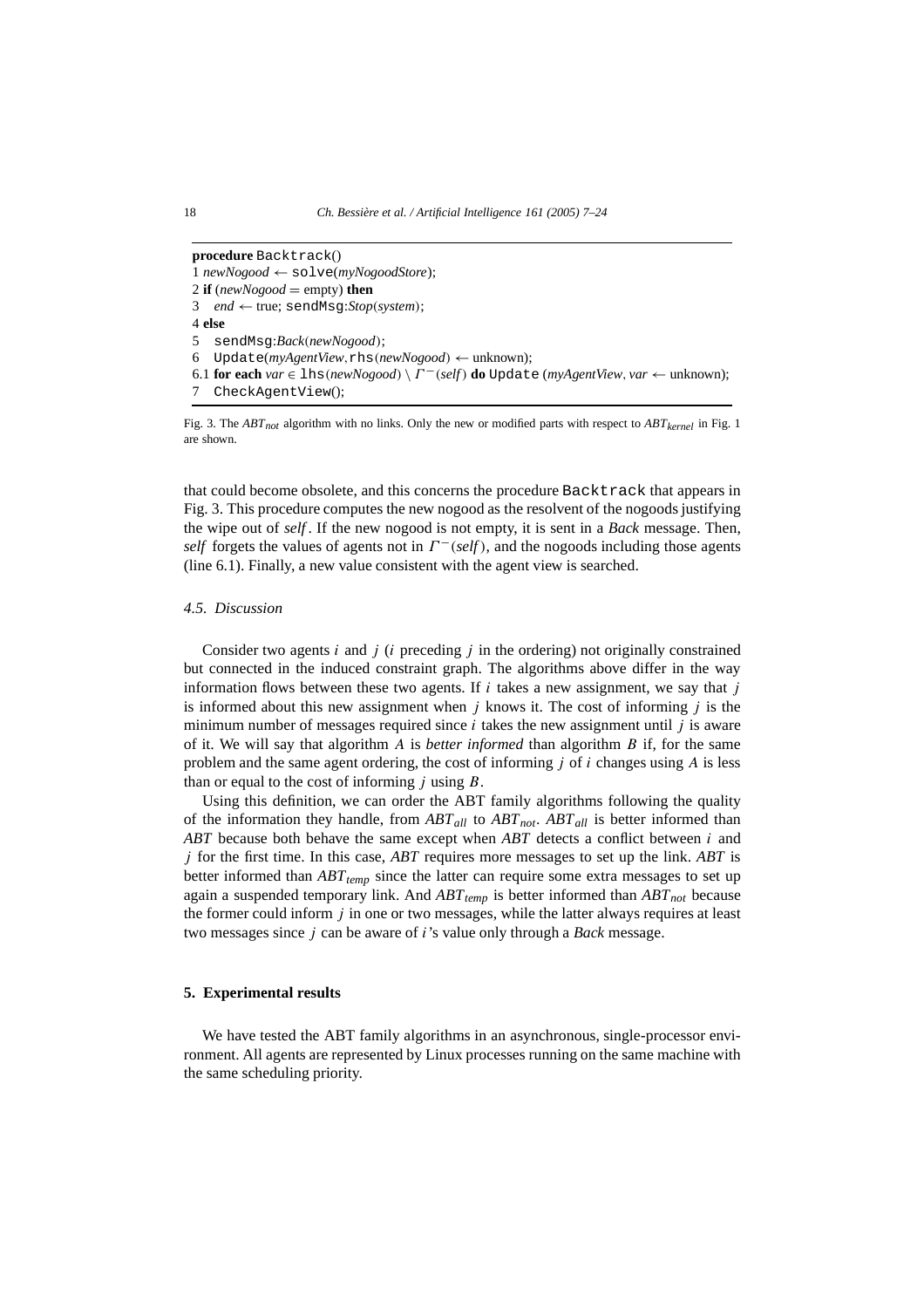We provide results on the search effort, counting the number of "concurrent constraint checks" (#c-ccks), as defined<sup>2</sup> in [9], following Lamport's logic clocks [8]. Informally, the number of concurrent constraint checks approximates the longest sequence of constraint checks not performed concurrently. We prefer this parameter to the total number of constraint checks, which does not take into account concurrency among agents. Also, we evaluate the global communication effort as the total number of messages exchanged among agents (#msgs). We do not report the number of concurrent messages (that were computed following the same technique as #c-ccks) because it was completely proportional to #c-ccks in all our experiments.

We implemented these algorithms considering the following improvements,

- 1. *Value in AddL*. When a new link with agent *k* is requested by *self* , instead of sending the *AddL* message and wait for answer, *ABT* and *ABT*<sub>temp</sub> include in the *AddL* message the value of *xk* recorded in the received nogood. After reception of the *AddL* message, agent *k* informs *self* of its current value only if it is different from the value contained in the *AddL* message. In this way, some *Info* messages can be saved.
- 2. *Avoid resending same values*. ABT family algorithms keep track of the last value taken by *self* . When selecting a new value, if it happens that the new value is the same as the last value, *self* does not resend it to  $\Gamma^+(self)$ , because this information is already known. (See line 3 of CheckAgentView in Fig. 1.) Again, this may save some *Info* messages.
- 3. *Sequence numbers (ABTnot(seq))*. It is possible to enhance slightly the quality of the information stored by  $ABT_{not}$  in the agent view, as follows. Each agent keeps a sequence number, which is incremented each time its value changes. Each time it sends its value, the sequence number is attached. The agent view stores the values and sequence numbers of previous agents in the ordering. When *self* receives a message, it keeps the newest value for each variable in its agent view. In particular, a *Back* message is discarded as obsolete if it contains older values than those recorded in *self*'s agent view. When *self* sends a *Back* message, the computed nogood contains the values and sequence numbers of involved variables, forgetting the values of unconnected variables but keeping their sequence numbers.

We have decided to keep one nogood per removed value. However, if two nogoods are available for a value, it is possible to select the most appropriate one. With this idea, we propose the following heuristic: when comparing two nogoods, select the one with *the highest possible lowest variable involved*. The rationale for this heuristic is to ensure that each time a wipe-out occurs, the *Back* message is sent as high as possible in the agent ordering. A similar idea was proposed in [7]. This heuristic is computed as follows. When *self*'s domain is wiped out, each value is checked against each agent in  $\Gamma^{-}$ (*self*), looking for a nogood better than the current one for this value. In addition, when *self* receives a *Back* message with a nogood obsolete on *self* only, and removing value *c*, this nogood is

<sup>2</sup> Except that in our implementation we do not take into account the cost of messages.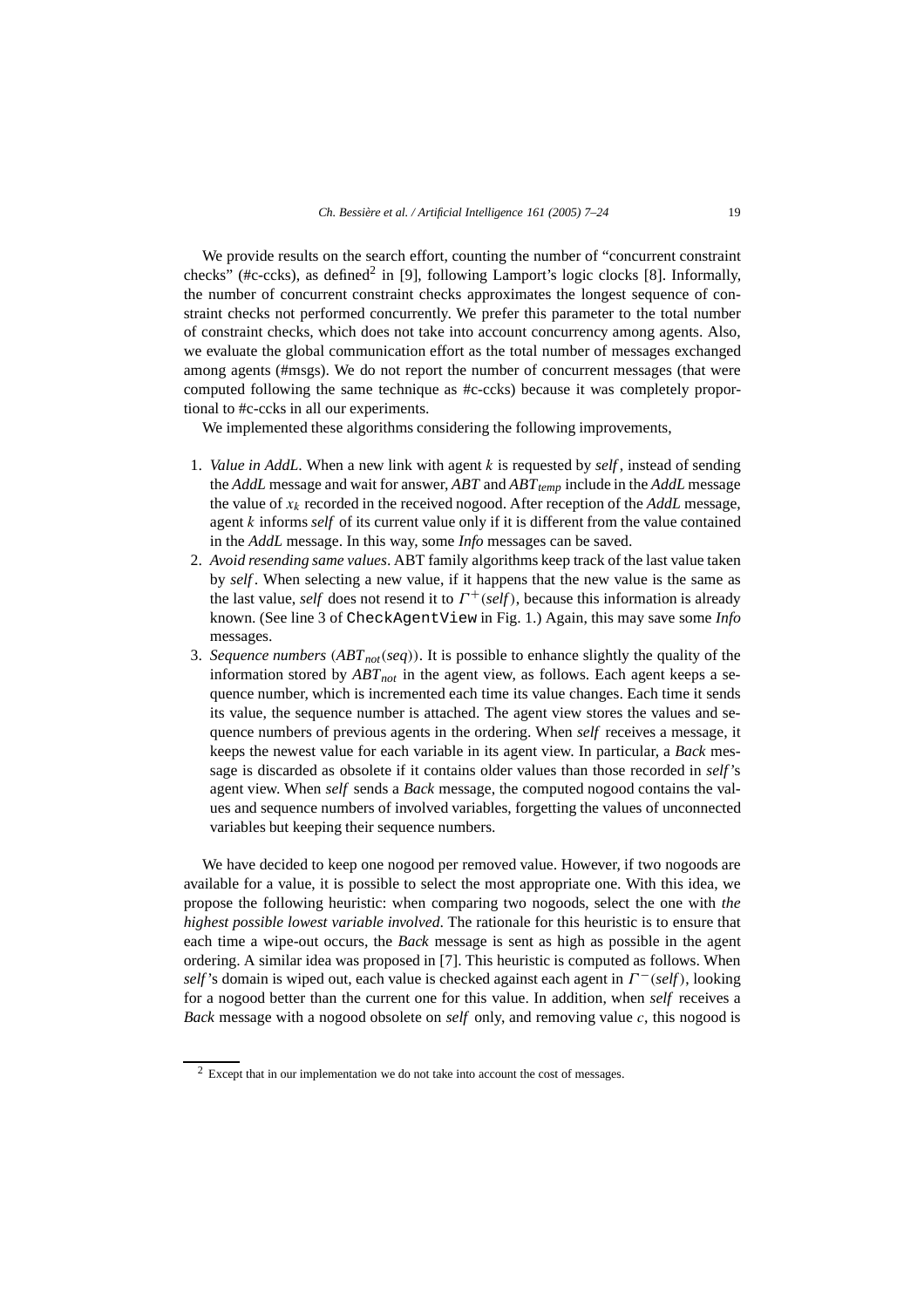still a valid justification for removing *c*. Then, this nogood is taken if it is better than the current stored nogood justifying *c* removal.

ABT algorithms, with or without the heuristic of selecting the best nogood, have been tested on two kind of problems, random DisCSPs and distributed meeting scheduling. Their results are reported and discussed in the following.

#### *5.1. Random DisCSPs*

Uniform binary random CSPs are characterized by  $\langle n, d, p_1, p_2 \rangle$  where *n* is the number of variables,  $d$  the number of values per variable,  $p_1$  the network *connectivity* defined as the ratio of existing constraints, and *p*<sup>2</sup> the constraint *tightness* defined as the ratio of forbidden value pairs.

We have tested random instances of 16 agents and 8 values per agent, considering two connectivity classes, sparse ( $p_1 = 0.2$ ) and medium ( $p_1 = 0.5$ ). Experiments are at the complexity peak considering 50 instances. Specifically, we tested the random classes 16*,* 8*,* 0*.*2*,* 0*.*7 (20 solvable instances out of 50) and 16*,* 8*,* 0*.*5*,* 0*.*42 (27 solvable instances out of 50). Results appear in Tables 1 and 2, where we report the number of concurrent constraint checks and the total number of messages exchanged, averaged over 50 executions.

Table 1 contains the results for the plain ABT algorithms. The parameter  $k$  for  $ABT_{temp}$ was adjusted manually after some trials. Only the results for the best value of *k* are given. Considering the three algorithms adding links,  $ABT_{all}$ ,  $ABT$ , and  $ABT_{temp}$ , we observe that the better informed the algorithm is, the less concurrent constraint checks it requires to solve the problem. This is at the cost of exchanging more messages.  $ABT_{temp}$  is the algorithm exchanging less messages, followed by *ABT* and *ABT<sub>all</sub>*. *ABT<sub>not</sub>* requires the highest number of concurrent constraint checks. Because it is the worst informed algorithm, it is more likely to make wrong decisions, requiring more effort than previous algorithms

| Table 1 |            |
|---------|------------|
|         | Plain ABTs |

| $p_1 = 0.20$     | $\#c$ -ccks | $\#$ msgs | $p_1 = 0.50$     | $\#c$ -ccks | $\#$ msgs |
|------------------|-------------|-----------|------------------|-------------|-----------|
| $ABT_{all}$      | 5,196       | 8.095     | $ABT_{all}$      | 39.148      | 56,206    |
| ABT              | 5.496       | 7,675     | ABT              | 40.564      | 54.694    |
| $ABT_{temp}(10)$ | 5.530       | 7,485     | $ABT_{temp}(5)$  | 40.599      | 50.455    |
| $ABT_{not}$      | 35.443      | 40,223    | $ABT_{not}$      | 61,658      | 66,331    |
| $ABT_{not}(seq)$ | 28,599      | 33,345    | $ABT_{not}(seq)$ | 59.402      | 63,451    |

| Table 2                              |  |
|--------------------------------------|--|
| ABTs with nogood selection heuristic |  |

| $p_1 = 0.20$     | $\#c$ -ccks | $\#$ msgs | $p_1 = 0.50$     | $\#c$ -ccks | $\#$ msgs |
|------------------|-------------|-----------|------------------|-------------|-----------|
| $ABT_{all}$      | 13.144      | 7.486     | $ABT_{all}$      | 101,898     | 51,891    |
| ABT              | 13,939      | 7.470     | ABT              | 102,367     | 50,558    |
| $ABT_{temp}(10)$ | 13,889      | 7.174     | $ABT_{temp}(5)$  | 103.401     | 48.120    |
| $ABT_{not}$      | 75.020      | 36.454    | $ABT_{not}$      | 153,320     | 60,393    |
| $ABT_{not}(seq)$ | 47.437      | 27.558    | $ABT_{not}(seq)$ | 128,164     | 58,907    |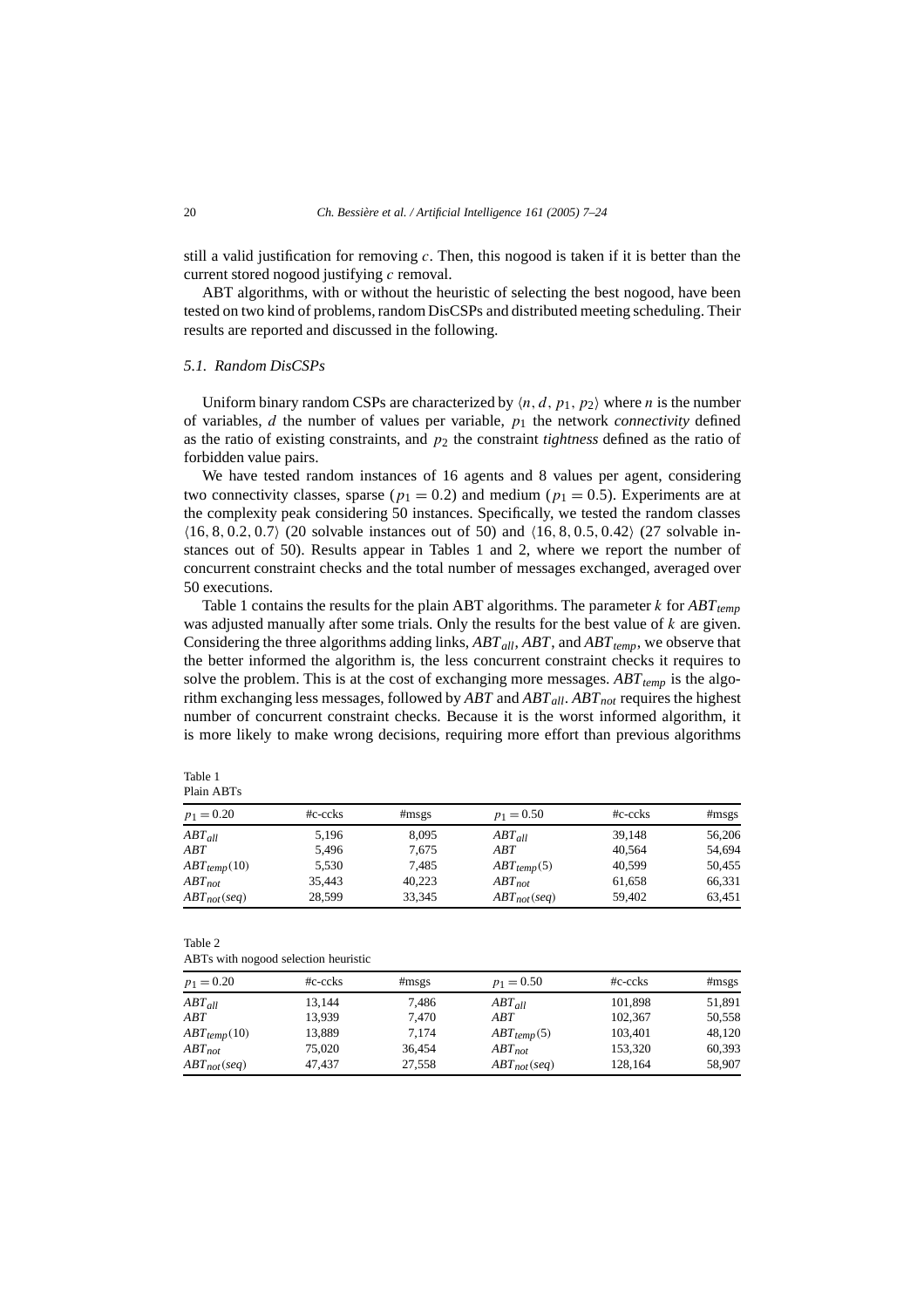to solve the same problem. This also implies a higher number of messages exchanged.  $ABT_{not}$ *(seq)* dominates  $ABT_{not}$  because sequence numbers avoid some of the wrong decisions taken by  $ABT<sub>not</sub>$ .

The effect of using the nogood selection heuristic appears in Table 2. We observe that the number of concurrent constraint checks increases because agents have to do more checks in order to compare nogoods from the store with potentially better nogoods from the constraints. However, the number of messages decreases consistently for all the algorithms, showing the benefits of the heuristic. The relative performance of the algorithms in #msgs remains unchanged with respect to the plain versions.

## *5.2. Distributed meeting scheduling*

To compare our algorithms on structured problems, we solved distributed meeting scheduling problems: a number of people with an already partially filled planning, are looking for a place where they can meet at the same time [5]. In our experiment, attendees are divided into three thematic groups. A group, formed by four attendees, has its own meeting to schedule in one of three cities. Two meetings cannot be held at the same time in the same city. Cities are separated by a given travel time. One of the members of the group is in charge of communicating with the other groups.

Each attendee is represented by an agent, with its starting domain matching the attendee's current planning: the predefined appointments (time/place pairs), as well as the time/places which are unreachable because of said appointments, are removed from the domain before the search starts. Our experiment is composed of 5 days, with 6 time slots per day and 3 meeting places. This gives  $5 \cdot 6 \cdot 3 = 90$  possible values in the domain of each agent. Meetings and time slots are both one hour long. The 'travel times' between the three cities are 1 hour, 1 hour, and 2 hours. The actual instances are generated by randomly posting *p* predefined appointments in each agent's planning. We have tested three different classes of problems, with  $p = 8$ ,  $p = 10$ , and  $p = 12$  that correspond respectively to under-constrained, critically constrained, and over-constrained problems. Results appear in Tables 3 and 4, where we report #c-ccks and #msgs averaged over 100 instances.

Table 3 contains the results for plain ABTs. With  $p = 8$  (left part of the table), we are at the beginning of the phase transition, where 92% of the instances were satisfiable. On these instances, the best informed algorithms, *ABTall* and *ABT*, show the worst performance in number of messages exchanged. The temporary link policy of  $ABT_{temp}$  significantly pays off. This can be explained by the fact that these problems are structured as cliques with few constraints outside them. A single nogood between two agents belonging to different cliques leads *ABT* to the addition of a link that will remain active during the whole search, even if they no longer share nogoods. *ABT<sub>temp</sub>* takes advantage of this by activating the link just for solving the current conflict. A confirmation of this is that we observed that  $ABT_{temp}(k)$  decays performance as soon as  $k > 2$ . Even  $ABT_{not}$ , with its poorly informed agents, requires less messages than the two best informed algorithms,  $ABT_{all}$  and  $ABT$ , while on random problems it was always the greatest consumer of messages.

The number of concurrent constraint checks presents the same steady increase from better informed to worse informed algorithms as on random problems, even if the differences are smaller.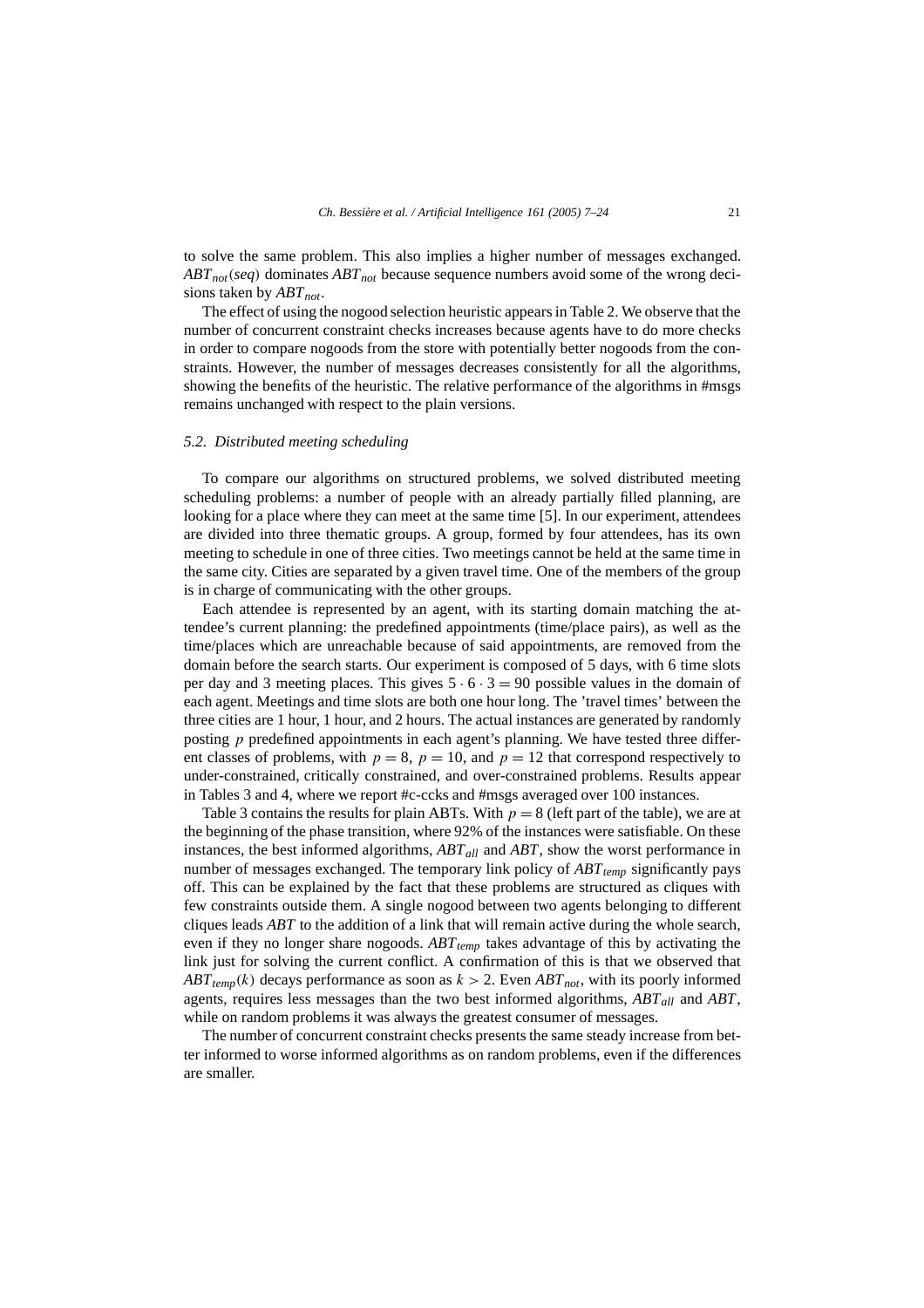|                  | $p=8$       |           | $p=10$      |           | $p = 12$    |           |
|------------------|-------------|-----------|-------------|-----------|-------------|-----------|
|                  | $\#c$ -ccks | $\#$ msgs | $\#c$ -ccks | $\#$ msgs | $\#c$ -ccks | $\#$ msgs |
| $ABT_{all}$      | 2.482       | 352       | 35.937      | 3,511     | 2,312       | 328       |
| ABT              | 2.513       | 336       | 38.439      | 3,503     | 2.517       | 310       |
| $ABT_{temp}(1)$  | 2,606       | 220       | 38,888      | 3,018     | 2,873       | 308       |
| $ABT_{not}$      | 3,607       | 319       | 47.257      | 3,793     | 3,403       | 375       |
| $ABT_{not}(seq)$ | 3.417       | 307       | 44.017      | 3,319     | 3,268       | 359       |

| Table 4                              |  |
|--------------------------------------|--|
| ABTs with nogood selection heuristic |  |

|                  | $p = 8$          |           | $p=10$      |           | $p = 12$    |           |
|------------------|------------------|-----------|-------------|-----------|-------------|-----------|
|                  | $\#c$ -cc $\&$ s | $\#$ msgs | $\#c$ -ccks | $\#$ msgs | $\#c$ -ccks | $\#$ msgs |
| $ABT_{all}$      | 3.046            | 346       | 55,944      | 3.451     | 2,812       | 322       |
| ABT              | 3.053            | 335       | 59.723      | 3.438     | 3.024       | 303       |
| $ABT_{temp}(1)$  | 3.119            | 218       | 59.892      | 2,962     | 3,198       | 301       |
| $ABT_{not}$      | 3,993            | 317       | 72,350      | 3.744     | 4,013       | 369       |
| $ABT_{not}(seq)$ | 3,717            | 303       | 65,742      | 3,492     | 3,807       | 354       |

Finally, it is worth noting that if we limit the analysis to the 8 inconsistent instances, *ABT<sub>all</sub>* and *ABT* obtain results much closer to *ABT<sub>temp</sub>* (232 messages in average for *ABT<sub>all</sub>* and 225 for *ABT* versus 217 for  $ABT_{temp}$ ). On these inconsistent problems,  $ABT_{not}$  is the worst (250 messages for both versions).

Increasing the number of predefined appointments per agent changes the proportion of solvable instances. With  $p = 10$  (middle of Table 3), the problems are at the complexity peak (49% of satisfiable instances), and when  $p = 12$  (right of Table 3), they are slightly over-constrained (only 12% of satisfiable instances). We observe that as inconsistent instances become more frequent, the average behavior changes. Regarding the number of messages, at the complexity peak, the benefit of *ABT<sub>temp</sub>* with respect to *ABT<sub>all</sub>* and *ABT* decreases, and  $ABT_{not}$  becomes worse than  $ABT$ . At the right of the complexity peak, differences between  $ABT$  and  $ABT_{temp}$  are quite small, while differences between  $ABT_{not}$  and *ABT* increase. In this case, the relative results of the different algorithms are very similar to those observed on the 8 inconsistent instances with  $p = 8$ . The number of concurrent constraint checks reflects again the same trend: the more the problems are constrained, the better informed algorithms behave.

Table 4 shows the effect of the nogood selection heuristic. Regarding the number of messages, it appears that the heuristic is almost useless. One of the reasons is probably that in our implementation, the agents are ordered according to the 4-cliques. Hence, the causes of a conflict are most of the time circumscribed to a clique, which does not give the opportunity to select a nogood jumping much higher than another one chosen arbitrarily. As a consequence, the number of concurrent constraint checks can only increase since the heuristic has a tiny benefit on the search performance while it requires extra constraint checks.

Table 3 Plain ABTs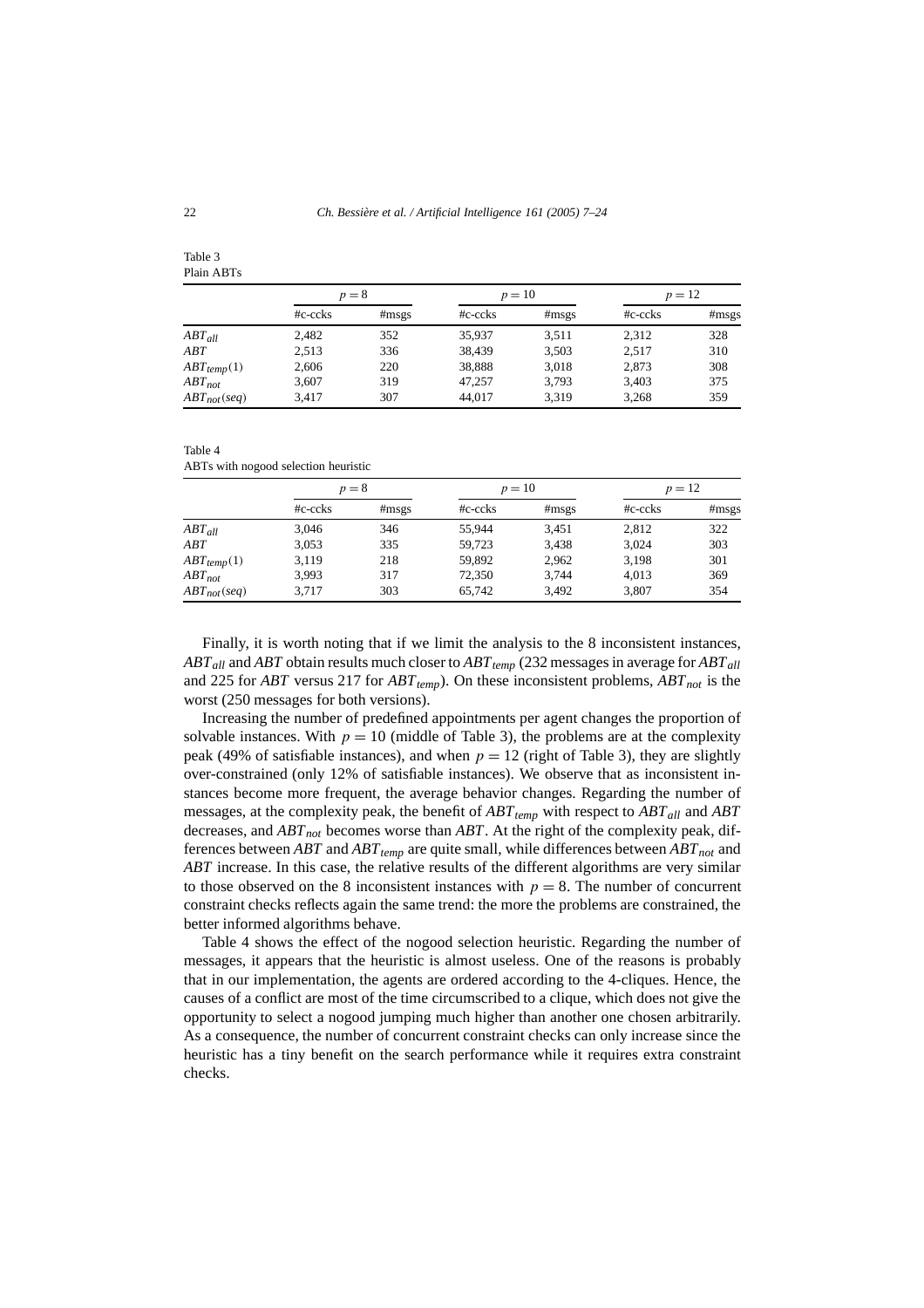#### *5.3. Discussion*

We have tested the ABT family algorithms on unstructured (random) problems as well as structured ones (meeting scheduling). From the results, we observe the following facts.

Regarding the search effort, consistently for all problems, the more informed an algorithm is, the smaller the number of concurrent constraint checks it requires. Regarding the number of messages exchanged, the dynamic links of *ABT* improve over the static approach of *ABT<sub>all</sub>*. Temporary links of *ABT<sub>temp</sub>* dominate the permanent link approach of *ABT*, and this dominance depends on the kind of problems. On unstructured problems, *ABTtemp* improves over *ABT* by a narrow margin, which becomes larger on structured problems, especially consistent ones. When considering unsatisfiable instances only, both algorithms exhibit a similar performance.  $ABT_{not}$ , the algorithm not adding links, is competitive only for structured problems at the left of the complexity peak, showing a slight improvement when sequence numbers are used. This leads us to conclude that when problems do not show some structure, or are not under-constrained, *ABTnot* has to be selected only if some privacy policy justifies its use.

Regarding the nogood selection heuristic, we observe clear benefits on unstructured problems but only minor advantages on structured ones. Apparently, the structure of the meeting scheduling problems prevents the heuristic to find large jumps over the network.

While *ABT<sub>temp</sub>* appears as a good algorithm for asynchronous backtracking, the following question remains: how many *Info* messages to allow through a temporary link? In the reported experiments this parameter was adjusted manually after some trials. We believe that it has not to be a fixed parameter of the algorithm, but it could be adjusted automatic and dynamically, customized for each agent. The automatic selection of this parameter is a direction for further research.

# **6. Conclusion**

We have proposed  $ABT_{not}$ , a new asynchronous backtracking algorithm for distributed CSPs. This procedure is the first one that does not add links between agents not sharing constraints. This property can be important to avoid messages sent to agents which may not need to be informed. We presented  $ABT_{not}$  *via* a basic kernel that is sound but does not guarantee termination. By implementing the condition for termination in this kernel, we obtained existing ABT family algorithms, or new ones, such as  $ABT_{\text{not}}$ . We compared experimentally several algorithms from the ABT family.

#### **References**

- [1] C. Bessière, A. Maestre, P. Meseguer, Distributed dynamic backtracking, in: Notes of the IJCAI'01 Workshop on Distributed Constraint Reasoning, Seattle, WA, 2001, pp. 9–16.
- [2] C. Bessière, I. Brito, A. Maestre, P. Meseguer, The asynchronous backtracking family, Technical Report, LIRMM-CNRS, Montpellier, France, 2003.
- [3] K.M. Chandy, L. Lamport, Distributed snapshots: determining global states of distributed systems, ACM Trans. Comput. Syst. 3 (1) (1985) 63–75.